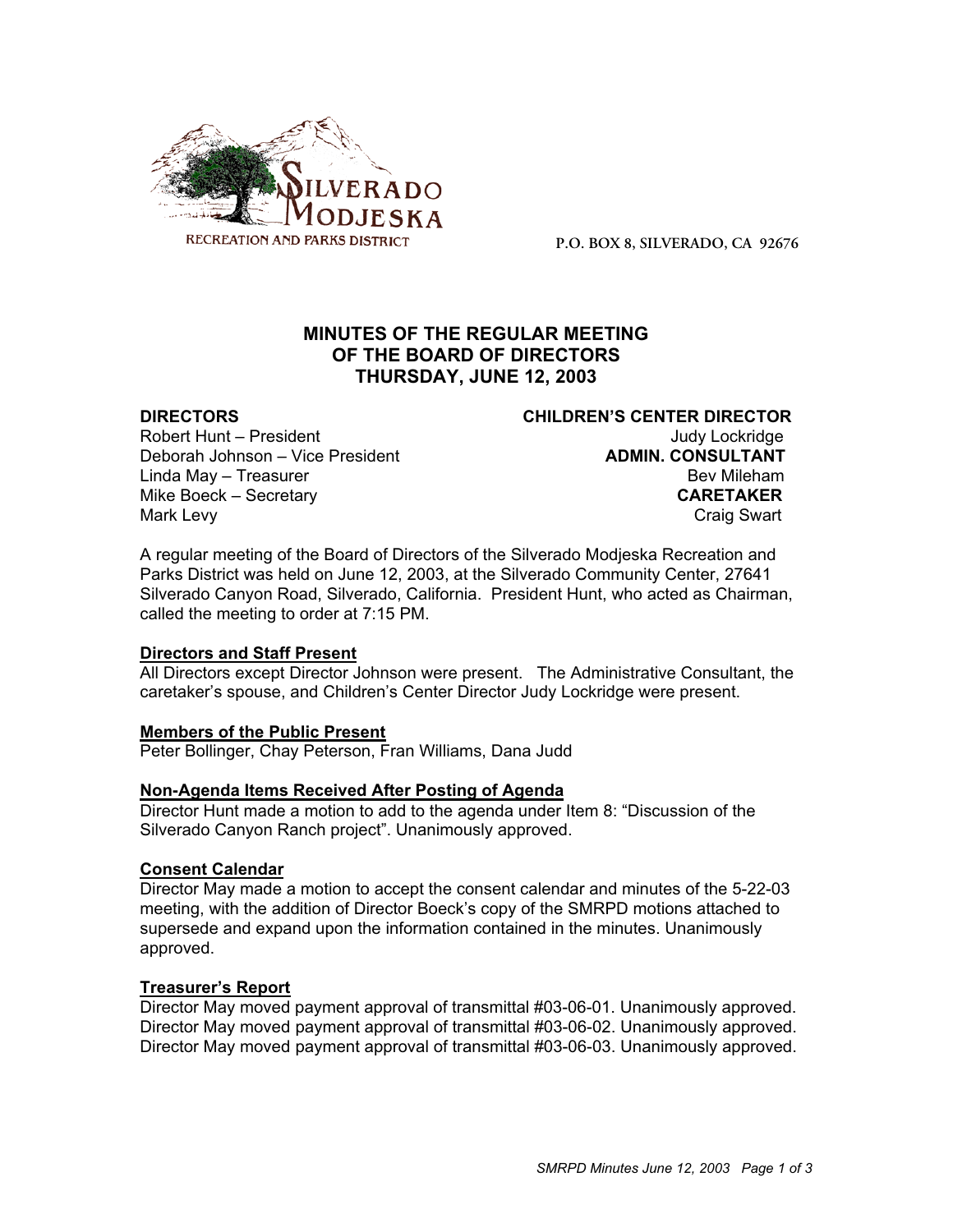## **Silverado Children's Center Director's Report**

Children's Center Director Judy Lockridge said that the ad and banner that was posted across from Albertson's has generated a lot of interest in the center and that they are very pleased with that.

The golf fundraiser was a huge success. The next fundraiser will be at Madame Modjeska's. Peter Bollinger reported the budget is looking very healthy. The possible donation of a bus was discussed. The bus may be used as an emergency evacuation vehicle.

## **Caretaker's Report**

Jessica reported that a beehive has been discovered behind the Modjeska Community Center. She also announced that she and Craig are seriously considering leaving the caretaker's position. They are almost sure they will be moving. The Board decided they should start looking for new caretakers.

Director Hunt asked about fixing the outlet behind the Xerox copier, which is hazardous because the plastic cover is broken.

## **Other District Business**

**Facilities**- Fran Williams reported on the new garden and playground. She would like the board to thank Ginny McVickar and Ben Dansby for working on the Eagle Scout garden

project. Director May suggested a resolution be sent to them.

Leta and Mike Boeck have been installing a drip watering system for the native plant garden.

Director Boeck thanked Greg Curfman for all his volunteer work on the new playground. The two of them worked together to dismantle and remove all the old playground equipment and remove and recycle 10 tons of sand.

Boy Scout Timmy Porterfield has donated the 'over and above' money he received from the community, which could be used on drip systems for the community centers.

The Administrative Consultant was given a letter to fax to Don King from Gametime Play Equipment.

There will be a final walk through of the playground project by Directors Hunt and Boeck before the next board meeting at 6 PM.

## **Silverado Ranch Update**

The final EIR has been released. The county of Orange is willing to help as the lead agency in a consulting role to the SMRPD concerning the multi-use trail to be built on the 46.3-acre property donated as permanent open space to Harbors, Beaches, and Parks. Director Hunt made a motion to continue the meeting past the normal 9:30 PM ending time. Directors Hunt, Levy, and May approved. Director Boeck opposed. Motion carried

## **Discussion of the Santa Ana River Conservancy**

Director Boeck made a motion to send a letter of endorsement of California Assembly bill AB 496, to form the Santa Ana River Conservancy. Unanimously approved.

## **East Lake Village**

The Board discussed hiring Ron Molendyk as a consultant to the District. It was discussed inviting him to our next board meeting. He is a professional and could help with planning and decision making at our meetings.

The board also discussed making one of the monthly meetings a planning meeting. It was decided to designate the second meeting of the month, held on the fourth Thursday